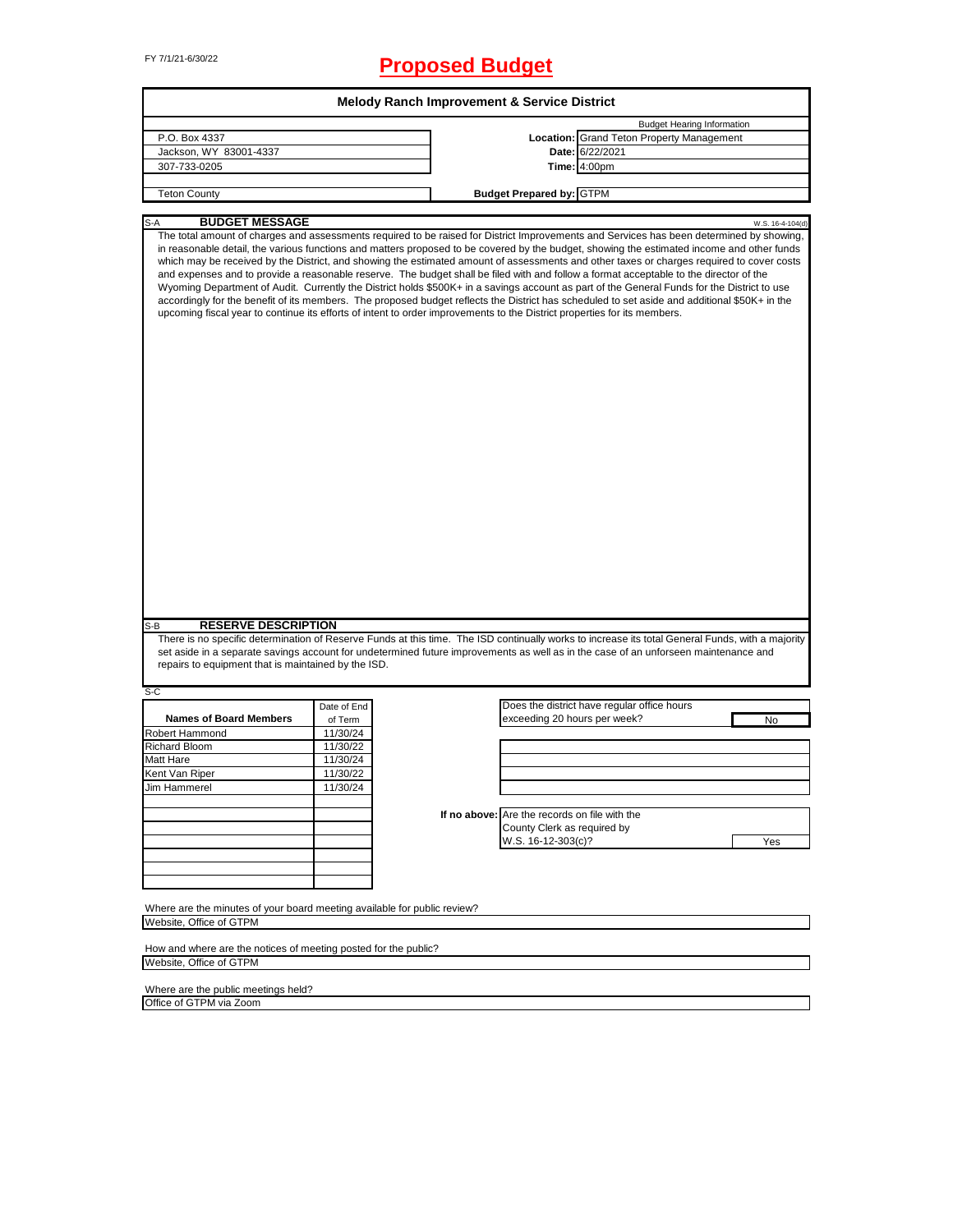### **PROPOSED BUDGET SUMMARY**

|       | <b>OVERVIEW</b>                                             | 2019-2020<br>Actual | 2020-2021<br>Estimated | 2021-2022<br>Proposed | Pending<br>Approval |
|-------|-------------------------------------------------------------|---------------------|------------------------|-----------------------|---------------------|
| $S-1$ | <b>Total Budgeted Expenditures</b>                          | \$414.778           | \$163.777              | \$595.463             |                     |
| $S-2$ | <b>Total Principal to Pay on Debt</b>                       | \$0                 | \$0                    | \$30.940              |                     |
| $S-3$ | <b>Total Change to Restricted Funds</b>                     | \$0                 | \$0                    |                       |                     |
|       |                                                             |                     |                        |                       |                     |
| $S-4$ | <b>Total General Fund and Forecasted Revenues Available</b> | \$999,667           | \$794,780              | \$1,235,940           |                     |
|       |                                                             |                     |                        |                       |                     |
| $S-5$ | Amount requested from County Commissioners                  | \$163,032           | \$109,784              | \$163.830             |                     |
| $S-6$ | <b>Additional Funding Needed:</b>                           |                     |                        |                       |                     |

| Estimated<br>Proposed<br>Approval<br>Actual<br><b>Operating Revenues</b><br>\$105,532<br>\$98,060<br>\$117,573<br><u>Maritim Sa</u><br>$S-7$<br>Tax levy (From the County Treasurer)<br>\$109.784<br><u>Shahaha a</u><br>\$163,032<br>\$163,830<br>$S-8$<br><u> Kabupatèn Ba</u><br><b>Government Support</b><br>\$141,475<br>\$0<br>\$330,000<br>$S-9$<br>\$0<br>Grants<br>\$0<br>\$0<br>en de la forma de la forma de la forma de la forma de la forma de la forma de la forma de la forma de la forma<br>Del de la forma de la forma de la forma de la forma de la forma de la forma de la forma de la forma de la form<br>$S-10$<br>en de la forma de la forma de la forma de la forma de la forma de la forma de la forma de la forma de la forma<br>Constituir de la forma de la forma de la forma de la forma de la forma de la forma de la forma de la forma de<br>\$0<br>\$0<br>\$0<br>Other County Support (Not from Co. Treas.)<br>$S-11$<br><u> Hillisoon</u><br>\$6,325<br>\$3,633<br>\$5,000<br><b>Miscellaneous</b><br>$S-12$<br>e di S<br><b>Other Forecasted Revenue</b><br>\$0<br>\$0<br>\$0<br>$S-13$<br><b>Total Revenue</b><br>\$416,364<br>\$211,477<br>\$616,403<br>$S-14$<br>FY 7/1/21-6/30/22<br>Melody Ranch Improvement & Service District<br>2019-2020<br>2020-2021<br>2021-2022<br>Pending<br><b>EXPENDITURE SUMMARY</b><br>Approval<br>Actual<br>Estimated<br>Proposed<br>e di B<br>\$0<br>\$0<br>\$0<br><b>Capital Outlay</b><br>$S-15$<br>\$0<br>\$0<br>\$13,260<br><u> Maria Maria I</u><br><b>Interest and Fees On Debt</b><br>$S-16$<br>\$29,479<br>\$35,767<br><u> Martin Sal</u><br><b>Administration</b><br>\$39,708<br>$S-17$<br><u> Maria Maria I</u><br>\$378,411<br>\$132,385<br>\$539,995<br>$S-18$<br><b>Operations</b><br><b>Indirect Costs</b><br>\$600<br>\$1,913<br>\$2,500<br><u>Million S</u><br>$S-19$<br>\$0<br>\$0<br>\$0<br>e di Barcelonia<br>1999 - Paris Barcelonia<br>1999 - Paris Barcelonia<br><b>S-20R</b><br><b>Expenditures paid by Reserves</b><br>\$163,777<br><u> Tanah Ma</u><br>$S-20$<br><b>Total Expenditures</b><br>\$414,778<br>\$595,463<br>2021-2022<br>2019-2020<br>2020-2021<br>Pending<br><b>DEBT SUMMARY</b><br>Actual<br>Estimated<br>Proposed<br>Approval<br>\$0<br>\$0<br><u> Martin Sa</u><br>\$30,940<br>$S-21$<br><b>Principal Paid on Debt</b><br>2019-2020<br>2020-2021<br>2021-2022<br>Pending<br><b>CASH AND INVESTMENTS</b><br>Approval<br>Actual<br>Estimated<br>Proposed<br><u>istorialistik</u><br><b>TOTAL GENERAL FUNDS</b><br>\$583,303<br>\$583,303<br>\$619,537<br>$S-22$<br><b>Summary of Reserve Funds</b><br><b>Beginning Balance in Reserve Accounts</b><br>S-23<br>a. Sinking and Debt Service Funds<br>\$0<br>\$0<br>\$0<br>en 1979.<br>Mala<br>$S-24$<br>e de la construcción de la construcción de la construcción de la construcción de la construcción de la construcción<br>Construcción de la construcción de la construcción de la construcción de la construcción de la construcció<br>\$0<br>\$0<br>\$0<br>b. Reserves<br>$S-25$<br>\$0<br>\$0<br>\$0<br>c. Bond Funds<br>$S-26$<br>min<br>Mili<br>\$0<br>\$0<br>\$0<br>Total Reserves (a+b+c)<br>Amount to be added<br>$S-27$<br>e de la construcción de la construcción de la construcción de la construcción de la construcción de la constru<br>\$0<br>\$0<br>\$0<br>$S-28$<br>a. Sinking and Debt Service Funds<br>\$0<br>\$0<br>\$0<br>b. Reserves<br>$S-29$<br>\$0<br>\$0<br>\$0<br>c. Bond Funds<br>$S-30$<br>en<br>Geboorte<br>\$0<br>\$0<br>\$0<br>Total to be added (a+b+c)<br>\$0<br>\$0<br>\$0<br>e de la construcción de la construcción de la construcción de la construcción de la construcción de la construcción<br>Construcción<br><b>Subtotal</b><br>$S-31$<br>\$0<br>\$0<br>Less Total to be spent<br>\$0<br>$S-32$<br>\$0<br>\$0<br>\$0<br>en dialek<br>Kalendaria<br>TOTAL RESERVES AT END OF FISCAL YEAR<br>$S-33$ | <b>REVENUE SUMMARY</b> | 2019-2020 | 2020-2021 | 2021-2022 | Pending        |
|------------------------------------------------------------------------------------------------------------------------------------------------------------------------------------------------------------------------------------------------------------------------------------------------------------------------------------------------------------------------------------------------------------------------------------------------------------------------------------------------------------------------------------------------------------------------------------------------------------------------------------------------------------------------------------------------------------------------------------------------------------------------------------------------------------------------------------------------------------------------------------------------------------------------------------------------------------------------------------------------------------------------------------------------------------------------------------------------------------------------------------------------------------------------------------------------------------------------------------------------------------------------------------------------------------------------------------------------------------------------------------------------------------------------------------------------------------------------------------------------------------------------------------------------------------------------------------------------------------------------------------------------------------------------------------------------------------------------------------------------------------------------------------------------------------------------------------------------------------------------------------------------------------------------------------------------------------------------------------------------------------------------------------------------------------------------------------------------------------------------------------------------------------------------------------------------------------------------------------------------------------------------------------------------------------------------------------------------------------------------------------------------------------------------------------------------------------------------------------------------------------------------------------------------------------------------------------------------------------------------------------------------------------------------------------------------------------------------------------------------------------------------------------------------------------------------------------------------------------------------------------------------------------------------------------------------------------------------------------------------------------------------------------------------------------------------------------------------------------------------------------------------------------------------------------------------------------------------------------------------------------------------------------------------------------------------------------------------------------------------------------------------------------------------------------------------------------------------------------------------------------------------------------------------------------------------------------------------------------------------------------------------------------------------------------------------------------------------------------------------------------------------------------------------------------------------------------------------------------------------------------------------------------|------------------------|-----------|-----------|-----------|----------------|
|                                                                                                                                                                                                                                                                                                                                                                                                                                                                                                                                                                                                                                                                                                                                                                                                                                                                                                                                                                                                                                                                                                                                                                                                                                                                                                                                                                                                                                                                                                                                                                                                                                                                                                                                                                                                                                                                                                                                                                                                                                                                                                                                                                                                                                                                                                                                                                                                                                                                                                                                                                                                                                                                                                                                                                                                                                                                                                                                                                                                                                                                                                                                                                                                                                                                                                                                                                                                                                                                                                                                                                                                                                                                                                                                                                                                                                                                                                            |                        |           |           |           |                |
|                                                                                                                                                                                                                                                                                                                                                                                                                                                                                                                                                                                                                                                                                                                                                                                                                                                                                                                                                                                                                                                                                                                                                                                                                                                                                                                                                                                                                                                                                                                                                                                                                                                                                                                                                                                                                                                                                                                                                                                                                                                                                                                                                                                                                                                                                                                                                                                                                                                                                                                                                                                                                                                                                                                                                                                                                                                                                                                                                                                                                                                                                                                                                                                                                                                                                                                                                                                                                                                                                                                                                                                                                                                                                                                                                                                                                                                                                                            |                        |           |           |           |                |
|                                                                                                                                                                                                                                                                                                                                                                                                                                                                                                                                                                                                                                                                                                                                                                                                                                                                                                                                                                                                                                                                                                                                                                                                                                                                                                                                                                                                                                                                                                                                                                                                                                                                                                                                                                                                                                                                                                                                                                                                                                                                                                                                                                                                                                                                                                                                                                                                                                                                                                                                                                                                                                                                                                                                                                                                                                                                                                                                                                                                                                                                                                                                                                                                                                                                                                                                                                                                                                                                                                                                                                                                                                                                                                                                                                                                                                                                                                            |                        |           |           |           |                |
|                                                                                                                                                                                                                                                                                                                                                                                                                                                                                                                                                                                                                                                                                                                                                                                                                                                                                                                                                                                                                                                                                                                                                                                                                                                                                                                                                                                                                                                                                                                                                                                                                                                                                                                                                                                                                                                                                                                                                                                                                                                                                                                                                                                                                                                                                                                                                                                                                                                                                                                                                                                                                                                                                                                                                                                                                                                                                                                                                                                                                                                                                                                                                                                                                                                                                                                                                                                                                                                                                                                                                                                                                                                                                                                                                                                                                                                                                                            |                        |           |           |           |                |
|                                                                                                                                                                                                                                                                                                                                                                                                                                                                                                                                                                                                                                                                                                                                                                                                                                                                                                                                                                                                                                                                                                                                                                                                                                                                                                                                                                                                                                                                                                                                                                                                                                                                                                                                                                                                                                                                                                                                                                                                                                                                                                                                                                                                                                                                                                                                                                                                                                                                                                                                                                                                                                                                                                                                                                                                                                                                                                                                                                                                                                                                                                                                                                                                                                                                                                                                                                                                                                                                                                                                                                                                                                                                                                                                                                                                                                                                                                            |                        |           |           |           |                |
|                                                                                                                                                                                                                                                                                                                                                                                                                                                                                                                                                                                                                                                                                                                                                                                                                                                                                                                                                                                                                                                                                                                                                                                                                                                                                                                                                                                                                                                                                                                                                                                                                                                                                                                                                                                                                                                                                                                                                                                                                                                                                                                                                                                                                                                                                                                                                                                                                                                                                                                                                                                                                                                                                                                                                                                                                                                                                                                                                                                                                                                                                                                                                                                                                                                                                                                                                                                                                                                                                                                                                                                                                                                                                                                                                                                                                                                                                                            |                        |           |           |           |                |
|                                                                                                                                                                                                                                                                                                                                                                                                                                                                                                                                                                                                                                                                                                                                                                                                                                                                                                                                                                                                                                                                                                                                                                                                                                                                                                                                                                                                                                                                                                                                                                                                                                                                                                                                                                                                                                                                                                                                                                                                                                                                                                                                                                                                                                                                                                                                                                                                                                                                                                                                                                                                                                                                                                                                                                                                                                                                                                                                                                                                                                                                                                                                                                                                                                                                                                                                                                                                                                                                                                                                                                                                                                                                                                                                                                                                                                                                                                            |                        |           |           |           |                |
|                                                                                                                                                                                                                                                                                                                                                                                                                                                                                                                                                                                                                                                                                                                                                                                                                                                                                                                                                                                                                                                                                                                                                                                                                                                                                                                                                                                                                                                                                                                                                                                                                                                                                                                                                                                                                                                                                                                                                                                                                                                                                                                                                                                                                                                                                                                                                                                                                                                                                                                                                                                                                                                                                                                                                                                                                                                                                                                                                                                                                                                                                                                                                                                                                                                                                                                                                                                                                                                                                                                                                                                                                                                                                                                                                                                                                                                                                                            |                        |           |           |           |                |
|                                                                                                                                                                                                                                                                                                                                                                                                                                                                                                                                                                                                                                                                                                                                                                                                                                                                                                                                                                                                                                                                                                                                                                                                                                                                                                                                                                                                                                                                                                                                                                                                                                                                                                                                                                                                                                                                                                                                                                                                                                                                                                                                                                                                                                                                                                                                                                                                                                                                                                                                                                                                                                                                                                                                                                                                                                                                                                                                                                                                                                                                                                                                                                                                                                                                                                                                                                                                                                                                                                                                                                                                                                                                                                                                                                                                                                                                                                            |                        |           |           |           |                |
|                                                                                                                                                                                                                                                                                                                                                                                                                                                                                                                                                                                                                                                                                                                                                                                                                                                                                                                                                                                                                                                                                                                                                                                                                                                                                                                                                                                                                                                                                                                                                                                                                                                                                                                                                                                                                                                                                                                                                                                                                                                                                                                                                                                                                                                                                                                                                                                                                                                                                                                                                                                                                                                                                                                                                                                                                                                                                                                                                                                                                                                                                                                                                                                                                                                                                                                                                                                                                                                                                                                                                                                                                                                                                                                                                                                                                                                                                                            |                        |           |           |           |                |
|                                                                                                                                                                                                                                                                                                                                                                                                                                                                                                                                                                                                                                                                                                                                                                                                                                                                                                                                                                                                                                                                                                                                                                                                                                                                                                                                                                                                                                                                                                                                                                                                                                                                                                                                                                                                                                                                                                                                                                                                                                                                                                                                                                                                                                                                                                                                                                                                                                                                                                                                                                                                                                                                                                                                                                                                                                                                                                                                                                                                                                                                                                                                                                                                                                                                                                                                                                                                                                                                                                                                                                                                                                                                                                                                                                                                                                                                                                            |                        |           |           |           |                |
|                                                                                                                                                                                                                                                                                                                                                                                                                                                                                                                                                                                                                                                                                                                                                                                                                                                                                                                                                                                                                                                                                                                                                                                                                                                                                                                                                                                                                                                                                                                                                                                                                                                                                                                                                                                                                                                                                                                                                                                                                                                                                                                                                                                                                                                                                                                                                                                                                                                                                                                                                                                                                                                                                                                                                                                                                                                                                                                                                                                                                                                                                                                                                                                                                                                                                                                                                                                                                                                                                                                                                                                                                                                                                                                                                                                                                                                                                                            |                        |           |           |           |                |
|                                                                                                                                                                                                                                                                                                                                                                                                                                                                                                                                                                                                                                                                                                                                                                                                                                                                                                                                                                                                                                                                                                                                                                                                                                                                                                                                                                                                                                                                                                                                                                                                                                                                                                                                                                                                                                                                                                                                                                                                                                                                                                                                                                                                                                                                                                                                                                                                                                                                                                                                                                                                                                                                                                                                                                                                                                                                                                                                                                                                                                                                                                                                                                                                                                                                                                                                                                                                                                                                                                                                                                                                                                                                                                                                                                                                                                                                                                            |                        |           |           |           |                |
|                                                                                                                                                                                                                                                                                                                                                                                                                                                                                                                                                                                                                                                                                                                                                                                                                                                                                                                                                                                                                                                                                                                                                                                                                                                                                                                                                                                                                                                                                                                                                                                                                                                                                                                                                                                                                                                                                                                                                                                                                                                                                                                                                                                                                                                                                                                                                                                                                                                                                                                                                                                                                                                                                                                                                                                                                                                                                                                                                                                                                                                                                                                                                                                                                                                                                                                                                                                                                                                                                                                                                                                                                                                                                                                                                                                                                                                                                                            |                        |           |           |           |                |
|                                                                                                                                                                                                                                                                                                                                                                                                                                                                                                                                                                                                                                                                                                                                                                                                                                                                                                                                                                                                                                                                                                                                                                                                                                                                                                                                                                                                                                                                                                                                                                                                                                                                                                                                                                                                                                                                                                                                                                                                                                                                                                                                                                                                                                                                                                                                                                                                                                                                                                                                                                                                                                                                                                                                                                                                                                                                                                                                                                                                                                                                                                                                                                                                                                                                                                                                                                                                                                                                                                                                                                                                                                                                                                                                                                                                                                                                                                            |                        |           |           |           |                |
|                                                                                                                                                                                                                                                                                                                                                                                                                                                                                                                                                                                                                                                                                                                                                                                                                                                                                                                                                                                                                                                                                                                                                                                                                                                                                                                                                                                                                                                                                                                                                                                                                                                                                                                                                                                                                                                                                                                                                                                                                                                                                                                                                                                                                                                                                                                                                                                                                                                                                                                                                                                                                                                                                                                                                                                                                                                                                                                                                                                                                                                                                                                                                                                                                                                                                                                                                                                                                                                                                                                                                                                                                                                                                                                                                                                                                                                                                                            |                        |           |           |           |                |
|                                                                                                                                                                                                                                                                                                                                                                                                                                                                                                                                                                                                                                                                                                                                                                                                                                                                                                                                                                                                                                                                                                                                                                                                                                                                                                                                                                                                                                                                                                                                                                                                                                                                                                                                                                                                                                                                                                                                                                                                                                                                                                                                                                                                                                                                                                                                                                                                                                                                                                                                                                                                                                                                                                                                                                                                                                                                                                                                                                                                                                                                                                                                                                                                                                                                                                                                                                                                                                                                                                                                                                                                                                                                                                                                                                                                                                                                                                            |                        |           |           |           |                |
|                                                                                                                                                                                                                                                                                                                                                                                                                                                                                                                                                                                                                                                                                                                                                                                                                                                                                                                                                                                                                                                                                                                                                                                                                                                                                                                                                                                                                                                                                                                                                                                                                                                                                                                                                                                                                                                                                                                                                                                                                                                                                                                                                                                                                                                                                                                                                                                                                                                                                                                                                                                                                                                                                                                                                                                                                                                                                                                                                                                                                                                                                                                                                                                                                                                                                                                                                                                                                                                                                                                                                                                                                                                                                                                                                                                                                                                                                                            |                        |           |           |           |                |
|                                                                                                                                                                                                                                                                                                                                                                                                                                                                                                                                                                                                                                                                                                                                                                                                                                                                                                                                                                                                                                                                                                                                                                                                                                                                                                                                                                                                                                                                                                                                                                                                                                                                                                                                                                                                                                                                                                                                                                                                                                                                                                                                                                                                                                                                                                                                                                                                                                                                                                                                                                                                                                                                                                                                                                                                                                                                                                                                                                                                                                                                                                                                                                                                                                                                                                                                                                                                                                                                                                                                                                                                                                                                                                                                                                                                                                                                                                            |                        |           |           |           |                |
|                                                                                                                                                                                                                                                                                                                                                                                                                                                                                                                                                                                                                                                                                                                                                                                                                                                                                                                                                                                                                                                                                                                                                                                                                                                                                                                                                                                                                                                                                                                                                                                                                                                                                                                                                                                                                                                                                                                                                                                                                                                                                                                                                                                                                                                                                                                                                                                                                                                                                                                                                                                                                                                                                                                                                                                                                                                                                                                                                                                                                                                                                                                                                                                                                                                                                                                                                                                                                                                                                                                                                                                                                                                                                                                                                                                                                                                                                                            |                        |           |           |           |                |
|                                                                                                                                                                                                                                                                                                                                                                                                                                                                                                                                                                                                                                                                                                                                                                                                                                                                                                                                                                                                                                                                                                                                                                                                                                                                                                                                                                                                                                                                                                                                                                                                                                                                                                                                                                                                                                                                                                                                                                                                                                                                                                                                                                                                                                                                                                                                                                                                                                                                                                                                                                                                                                                                                                                                                                                                                                                                                                                                                                                                                                                                                                                                                                                                                                                                                                                                                                                                                                                                                                                                                                                                                                                                                                                                                                                                                                                                                                            |                        |           |           |           |                |
|                                                                                                                                                                                                                                                                                                                                                                                                                                                                                                                                                                                                                                                                                                                                                                                                                                                                                                                                                                                                                                                                                                                                                                                                                                                                                                                                                                                                                                                                                                                                                                                                                                                                                                                                                                                                                                                                                                                                                                                                                                                                                                                                                                                                                                                                                                                                                                                                                                                                                                                                                                                                                                                                                                                                                                                                                                                                                                                                                                                                                                                                                                                                                                                                                                                                                                                                                                                                                                                                                                                                                                                                                                                                                                                                                                                                                                                                                                            |                        |           |           |           |                |
|                                                                                                                                                                                                                                                                                                                                                                                                                                                                                                                                                                                                                                                                                                                                                                                                                                                                                                                                                                                                                                                                                                                                                                                                                                                                                                                                                                                                                                                                                                                                                                                                                                                                                                                                                                                                                                                                                                                                                                                                                                                                                                                                                                                                                                                                                                                                                                                                                                                                                                                                                                                                                                                                                                                                                                                                                                                                                                                                                                                                                                                                                                                                                                                                                                                                                                                                                                                                                                                                                                                                                                                                                                                                                                                                                                                                                                                                                                            |                        |           |           |           |                |
|                                                                                                                                                                                                                                                                                                                                                                                                                                                                                                                                                                                                                                                                                                                                                                                                                                                                                                                                                                                                                                                                                                                                                                                                                                                                                                                                                                                                                                                                                                                                                                                                                                                                                                                                                                                                                                                                                                                                                                                                                                                                                                                                                                                                                                                                                                                                                                                                                                                                                                                                                                                                                                                                                                                                                                                                                                                                                                                                                                                                                                                                                                                                                                                                                                                                                                                                                                                                                                                                                                                                                                                                                                                                                                                                                                                                                                                                                                            |                        |           |           |           |                |
|                                                                                                                                                                                                                                                                                                                                                                                                                                                                                                                                                                                                                                                                                                                                                                                                                                                                                                                                                                                                                                                                                                                                                                                                                                                                                                                                                                                                                                                                                                                                                                                                                                                                                                                                                                                                                                                                                                                                                                                                                                                                                                                                                                                                                                                                                                                                                                                                                                                                                                                                                                                                                                                                                                                                                                                                                                                                                                                                                                                                                                                                                                                                                                                                                                                                                                                                                                                                                                                                                                                                                                                                                                                                                                                                                                                                                                                                                                            |                        |           |           |           |                |
|                                                                                                                                                                                                                                                                                                                                                                                                                                                                                                                                                                                                                                                                                                                                                                                                                                                                                                                                                                                                                                                                                                                                                                                                                                                                                                                                                                                                                                                                                                                                                                                                                                                                                                                                                                                                                                                                                                                                                                                                                                                                                                                                                                                                                                                                                                                                                                                                                                                                                                                                                                                                                                                                                                                                                                                                                                                                                                                                                                                                                                                                                                                                                                                                                                                                                                                                                                                                                                                                                                                                                                                                                                                                                                                                                                                                                                                                                                            |                        |           |           |           |                |
|                                                                                                                                                                                                                                                                                                                                                                                                                                                                                                                                                                                                                                                                                                                                                                                                                                                                                                                                                                                                                                                                                                                                                                                                                                                                                                                                                                                                                                                                                                                                                                                                                                                                                                                                                                                                                                                                                                                                                                                                                                                                                                                                                                                                                                                                                                                                                                                                                                                                                                                                                                                                                                                                                                                                                                                                                                                                                                                                                                                                                                                                                                                                                                                                                                                                                                                                                                                                                                                                                                                                                                                                                                                                                                                                                                                                                                                                                                            |                        |           |           |           |                |
|                                                                                                                                                                                                                                                                                                                                                                                                                                                                                                                                                                                                                                                                                                                                                                                                                                                                                                                                                                                                                                                                                                                                                                                                                                                                                                                                                                                                                                                                                                                                                                                                                                                                                                                                                                                                                                                                                                                                                                                                                                                                                                                                                                                                                                                                                                                                                                                                                                                                                                                                                                                                                                                                                                                                                                                                                                                                                                                                                                                                                                                                                                                                                                                                                                                                                                                                                                                                                                                                                                                                                                                                                                                                                                                                                                                                                                                                                                            |                        |           |           |           |                |
|                                                                                                                                                                                                                                                                                                                                                                                                                                                                                                                                                                                                                                                                                                                                                                                                                                                                                                                                                                                                                                                                                                                                                                                                                                                                                                                                                                                                                                                                                                                                                                                                                                                                                                                                                                                                                                                                                                                                                                                                                                                                                                                                                                                                                                                                                                                                                                                                                                                                                                                                                                                                                                                                                                                                                                                                                                                                                                                                                                                                                                                                                                                                                                                                                                                                                                                                                                                                                                                                                                                                                                                                                                                                                                                                                                                                                                                                                                            |                        |           |           |           |                |
|                                                                                                                                                                                                                                                                                                                                                                                                                                                                                                                                                                                                                                                                                                                                                                                                                                                                                                                                                                                                                                                                                                                                                                                                                                                                                                                                                                                                                                                                                                                                                                                                                                                                                                                                                                                                                                                                                                                                                                                                                                                                                                                                                                                                                                                                                                                                                                                                                                                                                                                                                                                                                                                                                                                                                                                                                                                                                                                                                                                                                                                                                                                                                                                                                                                                                                                                                                                                                                                                                                                                                                                                                                                                                                                                                                                                                                                                                                            |                        |           |           |           |                |
|                                                                                                                                                                                                                                                                                                                                                                                                                                                                                                                                                                                                                                                                                                                                                                                                                                                                                                                                                                                                                                                                                                                                                                                                                                                                                                                                                                                                                                                                                                                                                                                                                                                                                                                                                                                                                                                                                                                                                                                                                                                                                                                                                                                                                                                                                                                                                                                                                                                                                                                                                                                                                                                                                                                                                                                                                                                                                                                                                                                                                                                                                                                                                                                                                                                                                                                                                                                                                                                                                                                                                                                                                                                                                                                                                                                                                                                                                                            |                        |           |           |           |                |
|                                                                                                                                                                                                                                                                                                                                                                                                                                                                                                                                                                                                                                                                                                                                                                                                                                                                                                                                                                                                                                                                                                                                                                                                                                                                                                                                                                                                                                                                                                                                                                                                                                                                                                                                                                                                                                                                                                                                                                                                                                                                                                                                                                                                                                                                                                                                                                                                                                                                                                                                                                                                                                                                                                                                                                                                                                                                                                                                                                                                                                                                                                                                                                                                                                                                                                                                                                                                                                                                                                                                                                                                                                                                                                                                                                                                                                                                                                            |                        |           |           |           |                |
|                                                                                                                                                                                                                                                                                                                                                                                                                                                                                                                                                                                                                                                                                                                                                                                                                                                                                                                                                                                                                                                                                                                                                                                                                                                                                                                                                                                                                                                                                                                                                                                                                                                                                                                                                                                                                                                                                                                                                                                                                                                                                                                                                                                                                                                                                                                                                                                                                                                                                                                                                                                                                                                                                                                                                                                                                                                                                                                                                                                                                                                                                                                                                                                                                                                                                                                                                                                                                                                                                                                                                                                                                                                                                                                                                                                                                                                                                                            |                        |           |           |           |                |
|                                                                                                                                                                                                                                                                                                                                                                                                                                                                                                                                                                                                                                                                                                                                                                                                                                                                                                                                                                                                                                                                                                                                                                                                                                                                                                                                                                                                                                                                                                                                                                                                                                                                                                                                                                                                                                                                                                                                                                                                                                                                                                                                                                                                                                                                                                                                                                                                                                                                                                                                                                                                                                                                                                                                                                                                                                                                                                                                                                                                                                                                                                                                                                                                                                                                                                                                                                                                                                                                                                                                                                                                                                                                                                                                                                                                                                                                                                            |                        |           |           |           |                |
|                                                                                                                                                                                                                                                                                                                                                                                                                                                                                                                                                                                                                                                                                                                                                                                                                                                                                                                                                                                                                                                                                                                                                                                                                                                                                                                                                                                                                                                                                                                                                                                                                                                                                                                                                                                                                                                                                                                                                                                                                                                                                                                                                                                                                                                                                                                                                                                                                                                                                                                                                                                                                                                                                                                                                                                                                                                                                                                                                                                                                                                                                                                                                                                                                                                                                                                                                                                                                                                                                                                                                                                                                                                                                                                                                                                                                                                                                                            |                        |           |           |           |                |
|                                                                                                                                                                                                                                                                                                                                                                                                                                                                                                                                                                                                                                                                                                                                                                                                                                                                                                                                                                                                                                                                                                                                                                                                                                                                                                                                                                                                                                                                                                                                                                                                                                                                                                                                                                                                                                                                                                                                                                                                                                                                                                                                                                                                                                                                                                                                                                                                                                                                                                                                                                                                                                                                                                                                                                                                                                                                                                                                                                                                                                                                                                                                                                                                                                                                                                                                                                                                                                                                                                                                                                                                                                                                                                                                                                                                                                                                                                            |                        |           |           |           |                |
|                                                                                                                                                                                                                                                                                                                                                                                                                                                                                                                                                                                                                                                                                                                                                                                                                                                                                                                                                                                                                                                                                                                                                                                                                                                                                                                                                                                                                                                                                                                                                                                                                                                                                                                                                                                                                                                                                                                                                                                                                                                                                                                                                                                                                                                                                                                                                                                                                                                                                                                                                                                                                                                                                                                                                                                                                                                                                                                                                                                                                                                                                                                                                                                                                                                                                                                                                                                                                                                                                                                                                                                                                                                                                                                                                                                                                                                                                                            |                        |           |           |           |                |
|                                                                                                                                                                                                                                                                                                                                                                                                                                                                                                                                                                                                                                                                                                                                                                                                                                                                                                                                                                                                                                                                                                                                                                                                                                                                                                                                                                                                                                                                                                                                                                                                                                                                                                                                                                                                                                                                                                                                                                                                                                                                                                                                                                                                                                                                                                                                                                                                                                                                                                                                                                                                                                                                                                                                                                                                                                                                                                                                                                                                                                                                                                                                                                                                                                                                                                                                                                                                                                                                                                                                                                                                                                                                                                                                                                                                                                                                                                            |                        |           |           |           |                |
|                                                                                                                                                                                                                                                                                                                                                                                                                                                                                                                                                                                                                                                                                                                                                                                                                                                                                                                                                                                                                                                                                                                                                                                                                                                                                                                                                                                                                                                                                                                                                                                                                                                                                                                                                                                                                                                                                                                                                                                                                                                                                                                                                                                                                                                                                                                                                                                                                                                                                                                                                                                                                                                                                                                                                                                                                                                                                                                                                                                                                                                                                                                                                                                                                                                                                                                                                                                                                                                                                                                                                                                                                                                                                                                                                                                                                                                                                                            |                        |           |           |           |                |
|                                                                                                                                                                                                                                                                                                                                                                                                                                                                                                                                                                                                                                                                                                                                                                                                                                                                                                                                                                                                                                                                                                                                                                                                                                                                                                                                                                                                                                                                                                                                                                                                                                                                                                                                                                                                                                                                                                                                                                                                                                                                                                                                                                                                                                                                                                                                                                                                                                                                                                                                                                                                                                                                                                                                                                                                                                                                                                                                                                                                                                                                                                                                                                                                                                                                                                                                                                                                                                                                                                                                                                                                                                                                                                                                                                                                                                                                                                            |                        |           |           |           |                |
|                                                                                                                                                                                                                                                                                                                                                                                                                                                                                                                                                                                                                                                                                                                                                                                                                                                                                                                                                                                                                                                                                                                                                                                                                                                                                                                                                                                                                                                                                                                                                                                                                                                                                                                                                                                                                                                                                                                                                                                                                                                                                                                                                                                                                                                                                                                                                                                                                                                                                                                                                                                                                                                                                                                                                                                                                                                                                                                                                                                                                                                                                                                                                                                                                                                                                                                                                                                                                                                                                                                                                                                                                                                                                                                                                                                                                                                                                                            |                        |           |           |           |                |
|                                                                                                                                                                                                                                                                                                                                                                                                                                                                                                                                                                                                                                                                                                                                                                                                                                                                                                                                                                                                                                                                                                                                                                                                                                                                                                                                                                                                                                                                                                                                                                                                                                                                                                                                                                                                                                                                                                                                                                                                                                                                                                                                                                                                                                                                                                                                                                                                                                                                                                                                                                                                                                                                                                                                                                                                                                                                                                                                                                                                                                                                                                                                                                                                                                                                                                                                                                                                                                                                                                                                                                                                                                                                                                                                                                                                                                                                                                            |                        |           |           |           |                |
|                                                                                                                                                                                                                                                                                                                                                                                                                                                                                                                                                                                                                                                                                                                                                                                                                                                                                                                                                                                                                                                                                                                                                                                                                                                                                                                                                                                                                                                                                                                                                                                                                                                                                                                                                                                                                                                                                                                                                                                                                                                                                                                                                                                                                                                                                                                                                                                                                                                                                                                                                                                                                                                                                                                                                                                                                                                                                                                                                                                                                                                                                                                                                                                                                                                                                                                                                                                                                                                                                                                                                                                                                                                                                                                                                                                                                                                                                                            |                        |           |           |           |                |
|                                                                                                                                                                                                                                                                                                                                                                                                                                                                                                                                                                                                                                                                                                                                                                                                                                                                                                                                                                                                                                                                                                                                                                                                                                                                                                                                                                                                                                                                                                                                                                                                                                                                                                                                                                                                                                                                                                                                                                                                                                                                                                                                                                                                                                                                                                                                                                                                                                                                                                                                                                                                                                                                                                                                                                                                                                                                                                                                                                                                                                                                                                                                                                                                                                                                                                                                                                                                                                                                                                                                                                                                                                                                                                                                                                                                                                                                                                            |                        |           |           |           |                |
|                                                                                                                                                                                                                                                                                                                                                                                                                                                                                                                                                                                                                                                                                                                                                                                                                                                                                                                                                                                                                                                                                                                                                                                                                                                                                                                                                                                                                                                                                                                                                                                                                                                                                                                                                                                                                                                                                                                                                                                                                                                                                                                                                                                                                                                                                                                                                                                                                                                                                                                                                                                                                                                                                                                                                                                                                                                                                                                                                                                                                                                                                                                                                                                                                                                                                                                                                                                                                                                                                                                                                                                                                                                                                                                                                                                                                                                                                                            |                        |           |           |           |                |
|                                                                                                                                                                                                                                                                                                                                                                                                                                                                                                                                                                                                                                                                                                                                                                                                                                                                                                                                                                                                                                                                                                                                                                                                                                                                                                                                                                                                                                                                                                                                                                                                                                                                                                                                                                                                                                                                                                                                                                                                                                                                                                                                                                                                                                                                                                                                                                                                                                                                                                                                                                                                                                                                                                                                                                                                                                                                                                                                                                                                                                                                                                                                                                                                                                                                                                                                                                                                                                                                                                                                                                                                                                                                                                                                                                                                                                                                                                            |                        |           |           |           |                |
|                                                                                                                                                                                                                                                                                                                                                                                                                                                                                                                                                                                                                                                                                                                                                                                                                                                                                                                                                                                                                                                                                                                                                                                                                                                                                                                                                                                                                                                                                                                                                                                                                                                                                                                                                                                                                                                                                                                                                                                                                                                                                                                                                                                                                                                                                                                                                                                                                                                                                                                                                                                                                                                                                                                                                                                                                                                                                                                                                                                                                                                                                                                                                                                                                                                                                                                                                                                                                                                                                                                                                                                                                                                                                                                                                                                                                                                                                                            |                        |           |           |           |                |
|                                                                                                                                                                                                                                                                                                                                                                                                                                                                                                                                                                                                                                                                                                                                                                                                                                                                                                                                                                                                                                                                                                                                                                                                                                                                                                                                                                                                                                                                                                                                                                                                                                                                                                                                                                                                                                                                                                                                                                                                                                                                                                                                                                                                                                                                                                                                                                                                                                                                                                                                                                                                                                                                                                                                                                                                                                                                                                                                                                                                                                                                                                                                                                                                                                                                                                                                                                                                                                                                                                                                                                                                                                                                                                                                                                                                                                                                                                            |                        |           |           |           |                |
|                                                                                                                                                                                                                                                                                                                                                                                                                                                                                                                                                                                                                                                                                                                                                                                                                                                                                                                                                                                                                                                                                                                                                                                                                                                                                                                                                                                                                                                                                                                                                                                                                                                                                                                                                                                                                                                                                                                                                                                                                                                                                                                                                                                                                                                                                                                                                                                                                                                                                                                                                                                                                                                                                                                                                                                                                                                                                                                                                                                                                                                                                                                                                                                                                                                                                                                                                                                                                                                                                                                                                                                                                                                                                                                                                                                                                                                                                                            |                        |           |           |           | End of Summary |

*Budget Officer / District Official (if not same as "Submitted by")*

Date adopted by Special District

Jackson, WY 83001-4337

**DISTRICT ADDRESS:** P.O. Box 4337 **PREPARED BY:** GTPM

**DISTRICT PHONE:** 307-733-0205

1/23/19 *Form approved by Wyoming Department of Audit, Public Funds Division Prepared in compliance with the Uniform Municipal Fiscal Procedures Act (W.S. 16-4-101 through 124) as it applies.*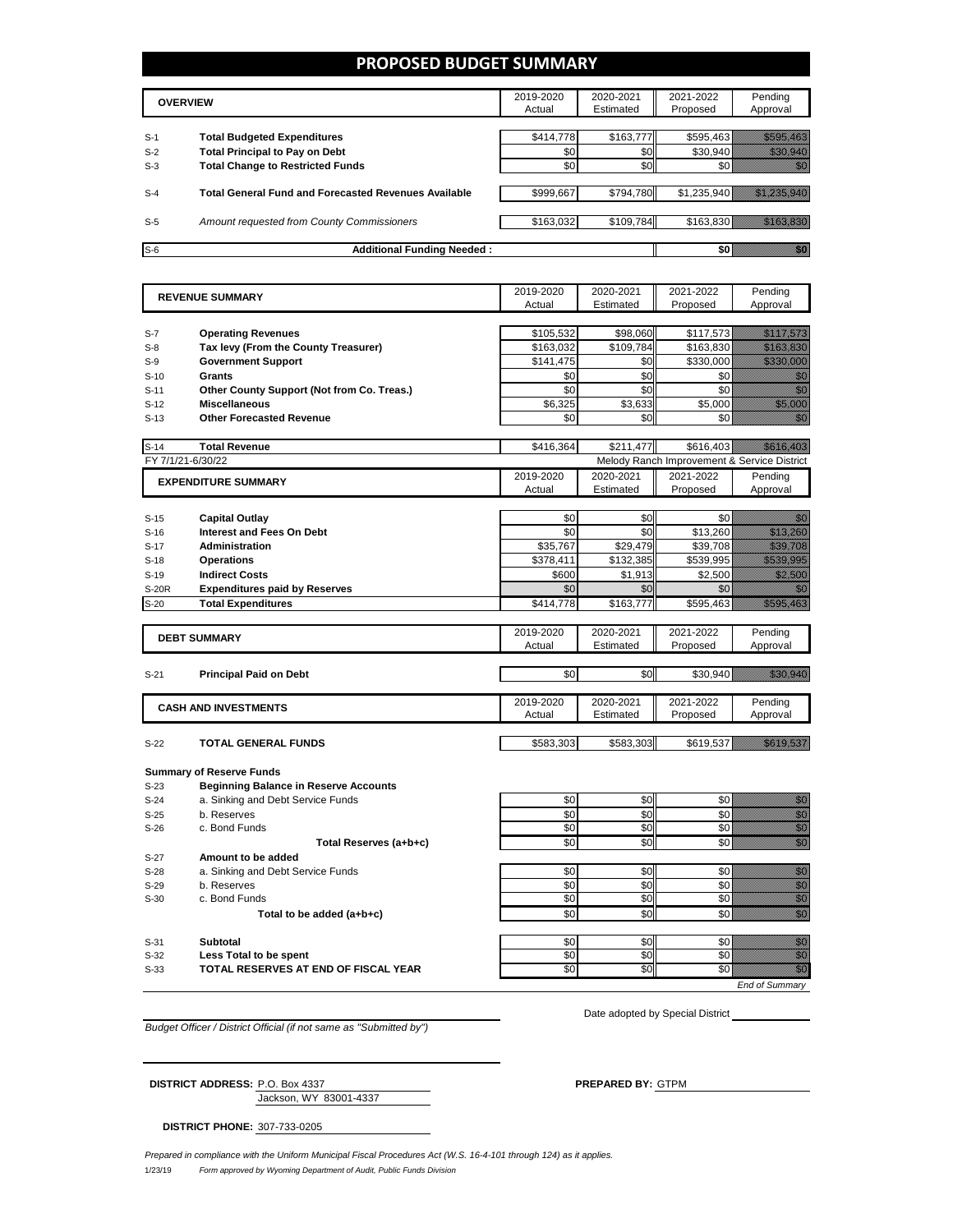|                    | Melody Ranch Improvement & Service District                                            |                                 |                     |                        | <b>FYE</b>            | 6/30/2022                                                                                                                                                                                                                        |
|--------------------|----------------------------------------------------------------------------------------|---------------------------------|---------------------|------------------------|-----------------------|----------------------------------------------------------------------------------------------------------------------------------------------------------------------------------------------------------------------------------|
|                    | <b>NAME OF DISTRICT/BOARD</b>                                                          |                                 |                     |                        |                       |                                                                                                                                                                                                                                  |
|                    | <b>PROPERTY TAXES AND ASSESSMENTS</b>                                                  |                                 |                     |                        |                       |                                                                                                                                                                                                                                  |
|                    |                                                                                        |                                 |                     |                        |                       |                                                                                                                                                                                                                                  |
|                    |                                                                                        | <b>DOA Chart</b><br>of Accounts | 2019-2020<br>Actual | 2020-2021<br>Estimated | 2021-2022<br>Proposed | Pending<br>Approval                                                                                                                                                                                                              |
| $R-1$<br>$R-1.1$   | <b>Property Taxes and Assessments Received</b><br>Tax Levy (From the County Treasurer) | 4001                            | \$163,032           | \$109,784              | \$163,830             | <u> Kabupatèn Bandaran Bandaré Bandaré Bandaré Bandaré Bandaré Bandaré Bandaré Bandaré Bandaré Bandaré Bandaré B</u>                                                                                                             |
| $R-1.2$            | Other County Support (see note on the right)                                           | 4005                            |                     |                        |                       |                                                                                                                                                                                                                                  |
|                    |                                                                                        |                                 |                     |                        |                       |                                                                                                                                                                                                                                  |
|                    | <b>FORECASTED REVENUE</b>                                                              |                                 |                     |                        |                       |                                                                                                                                                                                                                                  |
|                    |                                                                                        |                                 |                     |                        |                       |                                                                                                                                                                                                                                  |
|                    |                                                                                        | <b>DOA Chart</b>                | 2019-2020           | 2020-2021              | 2021-2022             | Pending                                                                                                                                                                                                                          |
|                    |                                                                                        | of Accounts                     | Actual              | Estimated              | Proposed              | Approval                                                                                                                                                                                                                         |
| $R-2$              | <b>Revenues from Other Governments</b>                                                 |                                 |                     |                        |                       |                                                                                                                                                                                                                                  |
| $R-2.1$            | State Aid                                                                              | 4211                            | \$141,475           |                        | \$330,000             | <u> Karl Sara</u>                                                                                                                                                                                                                |
|                    | R-2.2 Additional County Aid (non-treasurer)                                            | 4237                            |                     |                        |                       |                                                                                                                                                                                                                                  |
|                    | R-2.3 City (or Town) Aid                                                               | 4237                            |                     |                        |                       |                                                                                                                                                                                                                                  |
|                    | R-2.4 Other (Specify)                                                                  | 4237                            |                     |                        |                       |                                                                                                                                                                                                                                  |
| $R - 2.5$          | <b>Total Government Support</b>                                                        |                                 | \$141,475           | \$0                    | \$330,000             | <u> Karl Salah Ba</u>                                                                                                                                                                                                            |
| $R-3$<br>$R - 3.1$ | <b>Operating Revenues</b><br><b>Customer Charges</b>                                   | 4300                            | \$103,092           | \$97,160               | \$117,573             |                                                                                                                                                                                                                                  |
| R-3.2              | Sales of Goods or Services                                                             | 4300                            | \$2,441             | \$900                  |                       | <u> Kalifornia (</u>                                                                                                                                                                                                             |
|                    | R-3.3 Other Assessments                                                                | 4503                            |                     |                        |                       |                                                                                                                                                                                                                                  |
| $R-3.4$            | <b>Total Operating Revenues</b>                                                        |                                 | \$105,532           | \$98,060               | \$117,573             | <u>esta la lingüística</u>                                                                                                                                                                                                       |
| $R-4$              | <b>Grants</b>                                                                          |                                 |                     |                        |                       |                                                                                                                                                                                                                                  |
| $R - 4.1$          | <b>Direct Federal Grants</b>                                                           | 4201                            |                     |                        |                       |                                                                                                                                                                                                                                  |
|                    | R-4.2 Federal Grants thru State Agencies                                               | 4201                            |                     |                        |                       |                                                                                                                                                                                                                                  |
|                    | R-4.3 Grants from State Agencies                                                       | 4211                            |                     |                        |                       |                                                                                                                                                                                                                                  |
| $R - 4.4$          | <b>Total Grants</b>                                                                    |                                 | \$0                 | \$0                    | \$0                   | en de la familie de la familie de la familie de la familie de la familie de la familie de la familie de la fam<br>De la familie de la familie de la familie de la familie de la familie de la familie de la familie de la famili |
| $R-5$              | <b>Miscellaneous Revenue</b>                                                           |                                 |                     |                        |                       |                                                                                                                                                                                                                                  |
| $R - 5.1$          | Interest                                                                               | 4501                            | \$4,925             | \$3,633                | \$5,000               | <u>tion and</u>                                                                                                                                                                                                                  |
| R-5.2              | Other: Specify                                                                         | 4500                            |                     |                        |                       |                                                                                                                                                                                                                                  |
| $R - 5.3$          | Other: See Additional                                                                  |                                 | \$1,399             |                        |                       |                                                                                                                                                                                                                                  |
| $R-5.4$            | <b>Total Miscellaneous</b>                                                             |                                 | \$6,325             | \$3,633                | \$5,000               | <u> Karlingan Sa</u>                                                                                                                                                                                                             |
| $R - 5.5$          | <b>Total Forecasted Revenue</b>                                                        |                                 | \$253,332           | \$101,693              | \$452,573             | <u> Karl Lindon (</u>                                                                                                                                                                                                            |
| $R-6$              | <b>Other Forecasted Revenue</b>                                                        |                                 |                     |                        |                       |                                                                                                                                                                                                                                  |
| $R-6.1$            | a. Other past due as estimated by Co. Treas.                                           | 4004                            |                     |                        |                       |                                                                                                                                                                                                                                  |
| $R-6.2$            | b. Other forecasted revenue (specify):                                                 |                                 |                     |                        |                       |                                                                                                                                                                                                                                  |
| $R-6.3$            |                                                                                        | 4500                            |                     |                        |                       |                                                                                                                                                                                                                                  |
| $R-6.4$            |                                                                                        | 4500                            |                     |                        |                       |                                                                                                                                                                                                                                  |
| $R-6.5$            |                                                                                        |                                 |                     |                        |                       |                                                                                                                                                                                                                                  |
| R-6.6              | Total Other Forecasted Revenue (a+b)                                                   |                                 | \$0                 | \$0                    | \$0                   | en de la familie de la familie de la familie de la familie de la familie de la familie de la familie de la fa<br>Espainia                                                                                                        |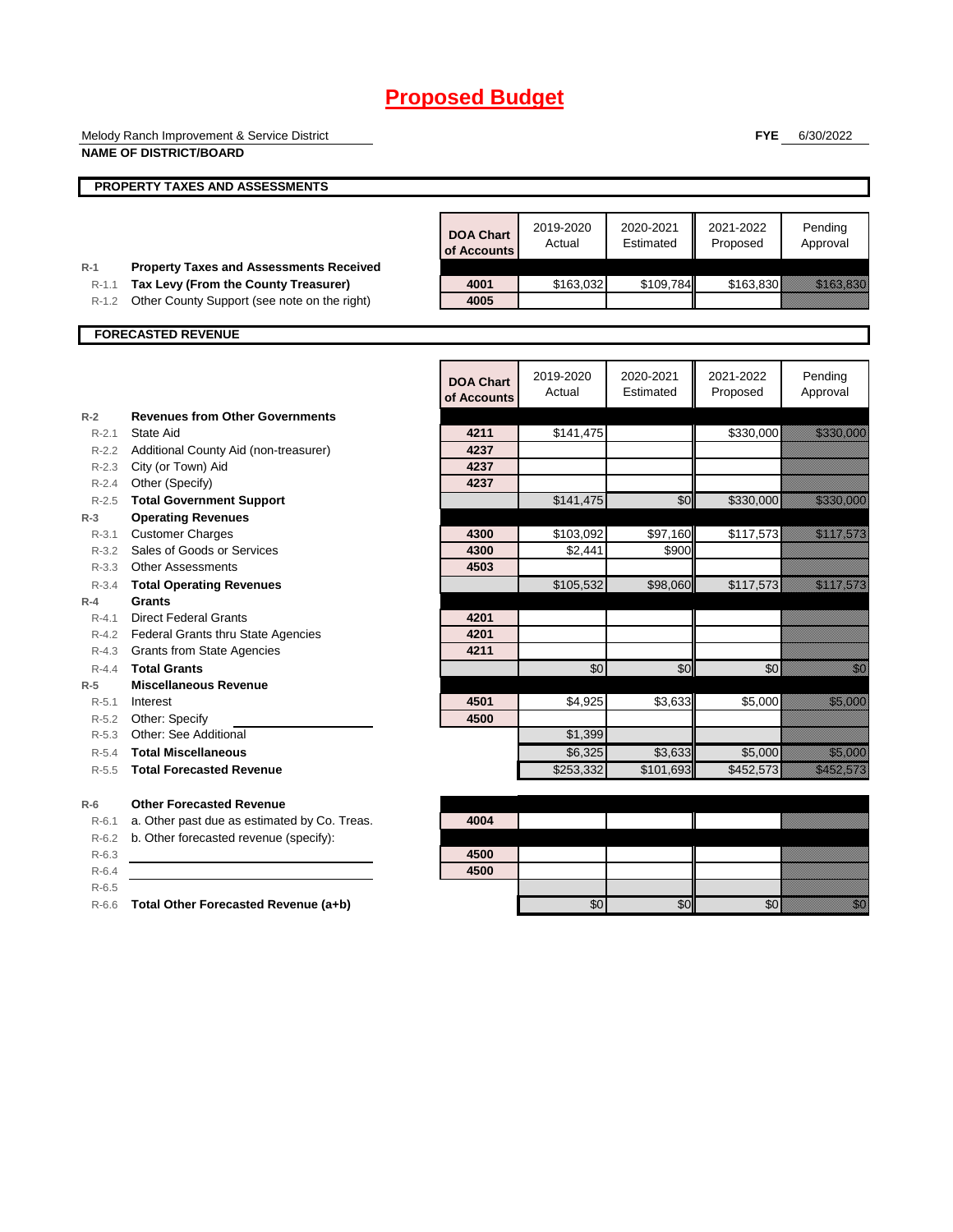## **CAPITAL OUTLAY BUDGET**

|           |                             | vi nuuv |
|-----------|-----------------------------|---------|
| E-1       | <b>Capital Outlay</b>       |         |
| $E - 1.1$ | <b>Real Property</b>        | 6201    |
| $E - 1.2$ | Vehicles                    | 6210    |
| $E-1.3$   | Office Equipment            | 6211    |
| $E - 1.4$ | Other (Specify)             |         |
| $E-1.5$   |                             | 6200    |
| $E - 1.6$ |                             | 6200    |
| $E - 1.7$ |                             |         |
| $E - 1.8$ | <b>TOTAL CAPITAL OUTLAY</b> |         |
|           |                             |         |

| <b>DOA Chart</b><br>of Accounts | 2019-2020<br>Actual | 2020-2021<br>Estimated | 2021-2022<br>Proposed | Pending<br>Approval |
|---------------------------------|---------------------|------------------------|-----------------------|---------------------|
|                                 |                     |                        |                       |                     |
| 6201                            |                     |                        |                       |                     |
| 6210                            |                     |                        |                       |                     |
| 6211                            |                     |                        |                       |                     |
|                                 |                     |                        |                       |                     |
| 6200                            |                     |                        |                       |                     |
| 6200                            |                     |                        |                       |                     |
|                                 |                     |                        |                       |                     |
|                                 | \$በ                 | ፍር                     |                       |                     |

#### **ADMINISTRATION BUDGET**

|           |                                      | <b>DOA Chart</b> | 2019-2020<br>Actual | 2020-2021<br>Estimated | 2021-2022<br>Proposed | Pending<br>Approval         |
|-----------|--------------------------------------|------------------|---------------------|------------------------|-----------------------|-----------------------------|
|           |                                      | of Accounts      |                     |                        |                       |                             |
| $E-2$     | <b>Personnel Services</b>            |                  |                     |                        |                       |                             |
| $E - 2.1$ | Administrator                        | 7002             | \$21,600            | \$21,600               | \$30,000              | an dhe an t-                |
| $E - 2.2$ | Secretary                            | 7003             |                     |                        |                       |                             |
| $E - 2.3$ | Clerical                             | 7004             |                     |                        |                       |                             |
| $E - 2.4$ | Other (Specify)                      |                  |                     |                        |                       |                             |
| $E - 2.5$ |                                      | 7005             |                     |                        |                       |                             |
| $E - 2.6$ |                                      | 7005             |                     |                        |                       |                             |
| $E - 2.7$ |                                      |                  |                     |                        |                       |                             |
| $E-3$     | <b>Board Expenses</b>                |                  |                     |                        |                       |                             |
| $E - 3.1$ | Travel                               | 7011             |                     |                        |                       |                             |
| $E - 3.2$ | Mileage                              | 7012             |                     |                        |                       |                             |
| $E - 3.3$ | Other (Specify)                      |                  |                     |                        |                       |                             |
| $E - 3.4$ | Meetings                             | 7013             | \$70                |                        |                       |                             |
| $E - 3.5$ |                                      | 7013             |                     |                        |                       |                             |
| $E - 3.6$ |                                      |                  |                     |                        |                       |                             |
| $E-4$     | <b>Contractual Services</b>          |                  |                     |                        |                       |                             |
| $E - 4.1$ | Legal                                | 7021             | \$10,575            | \$2,157                | \$2,500               | an dhe                      |
| $E-4.2$   | Accounting/Auditing                  | 7022             |                     | \$3,530                | \$2,500               | <u> Kalendari Seria</u>     |
| $E - 4.3$ | Other (Specify)                      |                  |                     |                        |                       |                             |
| $E-4.4$   |                                      | 7023             |                     |                        |                       |                             |
| $E-4.5$   |                                      | 7023             |                     |                        |                       |                             |
| $E - 4.6$ |                                      |                  |                     |                        |                       |                             |
| $E-5$     | <b>Other Administrative Expenses</b> |                  |                     |                        |                       |                             |
| $E - 5.1$ | <b>Office Supplies</b>               | 7031             | \$1,749             | \$945                  | \$2,058               | <u>till fram en sta</u>     |
| $E - 5.2$ | Office equipment, rent & repair      | 7032             |                     |                        |                       |                             |
| $E - 5.3$ | Education                            | 7033             |                     |                        |                       |                             |
| $E - 5.4$ | Registrations                        | 7034             |                     |                        |                       |                             |
| $E-5.5$   | Other (Specify)                      |                  |                     |                        |                       |                             |
| $E - 5.6$ | Advertsiing                          | 7035             | \$392               | \$591                  | \$800                 | <u>till andra</u>           |
| $E - 5.7$ | <b>Bank Service Charges</b>          | 7035             | \$890               | $\overline{\$}$ 175    | \$750                 | <u>till framförfattar e</u> |
| $E - 5.8$ | see additional details               |                  | \$490               | \$481                  | \$1,100               | <u> Kalendari Serika</u>    |
| $E-6$     | <b>TOTAL ADMINISTRATION</b>          |                  | \$35,767            | \$29,479               | \$39,708              | a a an an t-Òirean          |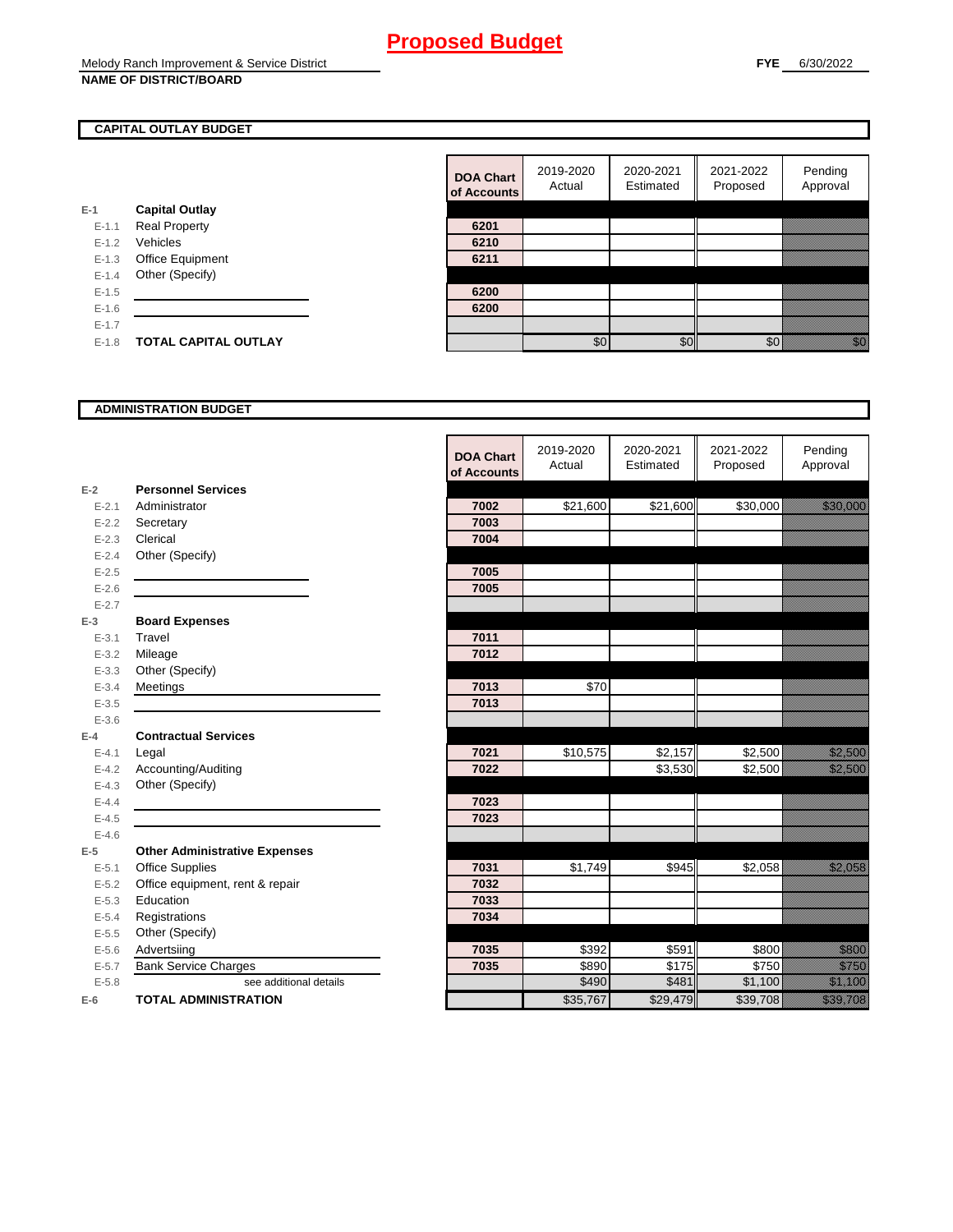## **OPERATIONS BUDGET**

|           |                                        | <b>DOA Chart</b><br>of Accounts | 2019-2020<br>Actual  | 2020-2021<br>Estimated | 2021-2022<br>Proposed | Pending<br>Approval      |
|-----------|----------------------------------------|---------------------------------|----------------------|------------------------|-----------------------|--------------------------|
| $E-7$     | <b>Personnel Services</b>              |                                 |                      |                        |                       |                          |
| $E - 7.1$ | Wages--Operations                      | 7202                            |                      |                        |                       |                          |
| $E - 7.2$ | <b>Service Contracts</b>               | 7203                            |                      |                        |                       |                          |
| $E - 7.3$ | Other (Specify)                        |                                 |                      |                        |                       |                          |
| $E - 7.4$ | Engineering                            | 7204                            | \$46,738             | \$68,408               | \$72,000              | <u> Martin Sara</u>      |
| $E - 7.5$ |                                        | 7204                            |                      |                        |                       |                          |
| $E - 7.6$ |                                        |                                 |                      |                        |                       |                          |
| $E-8$     | <b>Travel</b>                          |                                 |                      |                        |                       |                          |
| $E - 8.1$ | Mileage                                | 7211                            |                      |                        |                       |                          |
| $E - 8.2$ | Other (Specify)                        |                                 |                      |                        |                       |                          |
| $E - 8.3$ |                                        | 7212                            |                      |                        |                       |                          |
| $E - 8.4$ |                                        | 7212                            |                      |                        |                       |                          |
| $E - 8.5$ |                                        |                                 |                      |                        |                       |                          |
| $E-9$     | <b>Operating supplies (List)</b>       |                                 |                      |                        |                       |                          |
| $E - 9.1$ | <b>System Maintenance</b>              | 7220                            | \$800                | \$3,708                | \$2,500               | <u>i ka</u>              |
| $E - 9.2$ | Supplies & Equipment                   | 7220                            | \$1.371              | \$702                  |                       |                          |
| $E - 9.3$ | Pump Replacement                       | 7220                            | \$10,266             |                        |                       |                          |
| $E - 9.4$ | <b>Sewer Station Project</b>           | 7220                            | \$5,792              | \$7,386                | \$2,500               | <u> Hillian Sa</u>       |
| $E - 9.5$ | see additional details                 |                                 |                      |                        | \$2,500               | <u> Kalendari Seria</u>  |
| $E-10$    | <b>Program Services (List)</b>         |                                 |                      |                        |                       |                          |
| $E-10.1$  | Street Maintenance & Plowing           | 7230                            | \$69,977             | \$38,846               | \$56,695              | <u>tionalisticianis</u>  |
| $E-10.2$  | <b>Irrigation Maintenance</b>          | 7230                            | \$83                 |                        |                       |                          |
| $E-10.3$  | <b>Building Maintenance</b>            | 7230                            |                      |                        | \$20,000              | <u> Hillian Star</u>     |
| $E-10.4$  |                                        | 7230                            |                      |                        |                       |                          |
| $E-10.5$  |                                        |                                 |                      |                        |                       |                          |
| $E-11$    | <b>Contractual Arrangements (List)</b> |                                 |                      |                        |                       |                          |
| $E-11.1$  | Valve Repair Prict                     | 7400                            | $\overline{$40,530}$ |                        |                       |                          |
| $E-11.2$  | <b>Ground Water Exploration</b>        | 7400                            | \$189,588            |                        |                       |                          |
| $E-11.3$  | Phase 2 - Water System Replacement     | 7400                            |                      |                        | \$330,000             | <u> Kabupatèn Ba</u>     |
| $E-11.4$  | Sewer Jet Inspection                   | 7400                            |                      |                        | \$40,000              | <u> Elizabeth Carl</u>   |
| $E-11.5$  |                                        |                                 |                      |                        |                       |                          |
| $E-12$    | <b>Other operations (Specify)</b>      |                                 |                      |                        |                       |                          |
| $E-12.1$  | <b>Utilities</b>                       | 7450                            | \$12,100             | \$12,424               | \$12,500              | <u>era de la constru</u> |
| $E-12.2$  | Alarm System                           | 7450                            | \$1,167              | \$911                  | \$1,300               | <u>ti ka</u>             |
| $E-12.3$  |                                        | 7450                            |                      |                        |                       |                          |
| $E-12.4$  |                                        | 7450                            |                      |                        |                       |                          |
| $E-12.5$  |                                        |                                 |                      |                        |                       |                          |
| $E-13$    | <b>TOTAL OPERATIONS</b>                |                                 | \$378,411            | \$132,385              | \$539,995             | <u> Karl Sara</u>        |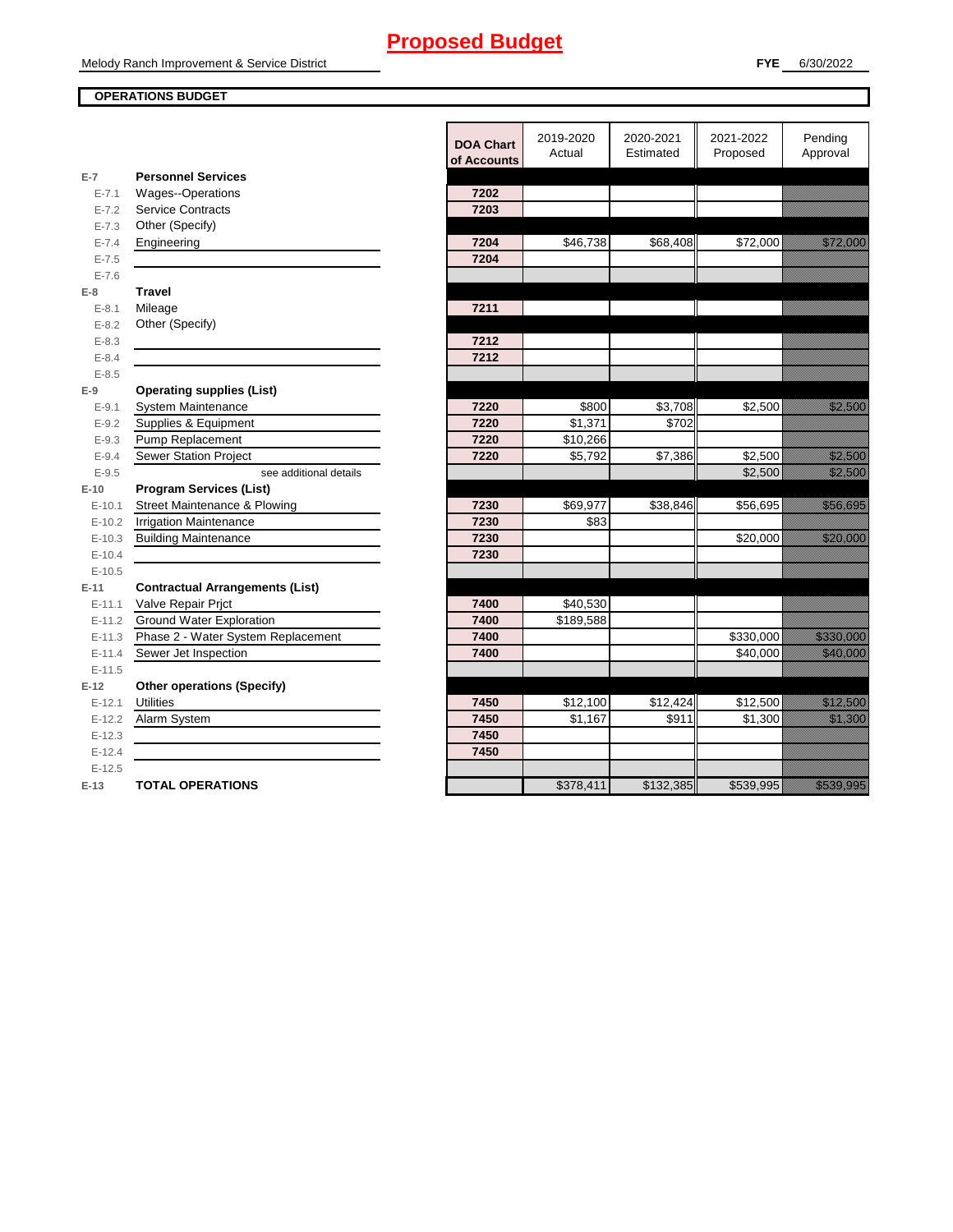Melody Ranch Improvement & Service District

#### **INDIRECT COSTS BUDGET**

|          |                              | <b>DOA Chart</b><br>of Accounts | 2019-2020<br>Actual | 2020-2021<br>Estimated | 2021-2022<br>Proposed | Pending<br>Approval                                                                                                                                                                                                             |
|----------|------------------------------|---------------------------------|---------------------|------------------------|-----------------------|---------------------------------------------------------------------------------------------------------------------------------------------------------------------------------------------------------------------------------|
| $E-14$   | Insurance                    |                                 |                     |                        |                       |                                                                                                                                                                                                                                 |
| $E-14.1$ | Liability                    | 7502                            | \$600               | \$1,913                | \$2,500               | a katika kutoka kutoka kutoka kutoka kutoka kutoka kutoka kutoka kutoka kutoka kutoka kutoka kutoka kutoka ku<br>Katika kutoka kutoka kutoka kutoka kutoka kutoka kutoka kutoka kutoka kutoka kutoka kutoka kutoka kutoka kutok |
| $E-14.2$ | Buildings and vehicles       | 7503                            |                     |                        |                       |                                                                                                                                                                                                                                 |
| $E-14.3$ | Equipment                    | 7504                            |                     |                        |                       |                                                                                                                                                                                                                                 |
| $E-14.4$ | Other (Specify)              |                                 |                     |                        |                       |                                                                                                                                                                                                                                 |
| $E-14.5$ |                              | 7505                            |                     |                        |                       |                                                                                                                                                                                                                                 |
| $E-14.6$ |                              | 7505                            |                     |                        |                       |                                                                                                                                                                                                                                 |
| $E-14.7$ |                              |                                 |                     |                        |                       |                                                                                                                                                                                                                                 |
| $E-15$   | Indirect payroll costs:      |                                 |                     |                        |                       |                                                                                                                                                                                                                                 |
| $E-15.1$ | FICA (Social Security) taxes | 7511                            |                     |                        |                       |                                                                                                                                                                                                                                 |
| $E-15.2$ | <b>Workers Compensation</b>  | 7512                            |                     |                        |                       |                                                                                                                                                                                                                                 |
| $E-15.3$ | <b>Unemployment Taxes</b>    | 7513                            |                     |                        |                       |                                                                                                                                                                                                                                 |
| $E-15.4$ | Retirement                   | 7514                            |                     |                        |                       |                                                                                                                                                                                                                                 |
| $E-15.5$ | Health Insurance             | 7515                            |                     |                        |                       |                                                                                                                                                                                                                                 |
| $E-15.6$ | Other (Specify)              |                                 |                     |                        |                       |                                                                                                                                                                                                                                 |
| $E-15.7$ |                              | 7516                            |                     |                        |                       |                                                                                                                                                                                                                                 |
| $E-15.8$ |                              | 7516                            |                     |                        |                       |                                                                                                                                                                                                                                 |
| $E-15.9$ |                              |                                 |                     |                        |                       |                                                                                                                                                                                                                                 |
| $E-17$   | <b>TOTAL INDIRECT COSTS</b>  |                                 | \$600               | \$1,913                | \$2,500               | e al composición de la composición de la composición de la composición de la composición de la composición de<br>Al composición de la composición de la composición de la composición de la composición de la composición de la |

## **DEBT SERVICE BUDGET**

| <b>DOA Chart</b><br>of Accounts | 2019-2020<br>Actual | 2020-2021<br>Estimated | 2021-2022<br>Proposed | Pending<br>Approval |
|---------------------------------|---------------------|------------------------|-----------------------|---------------------|
|                                 |                     |                        |                       |                     |
| 6401                            |                     |                        | \$30,940              |                     |
| 6410                            |                     |                        | \$13,260              |                     |
| 6420                            |                     |                        |                       |                     |
|                                 |                     |                        |                       |                     |

| D-1 |  | <b>Debt Service</b> |
|-----|--|---------------------|
|-----|--|---------------------|

D-1.1 **Principal** 

D-1.2 **Interest** 

D-1.3 **Fees** 

**D-2 TOTAL DEBT SERVICE**